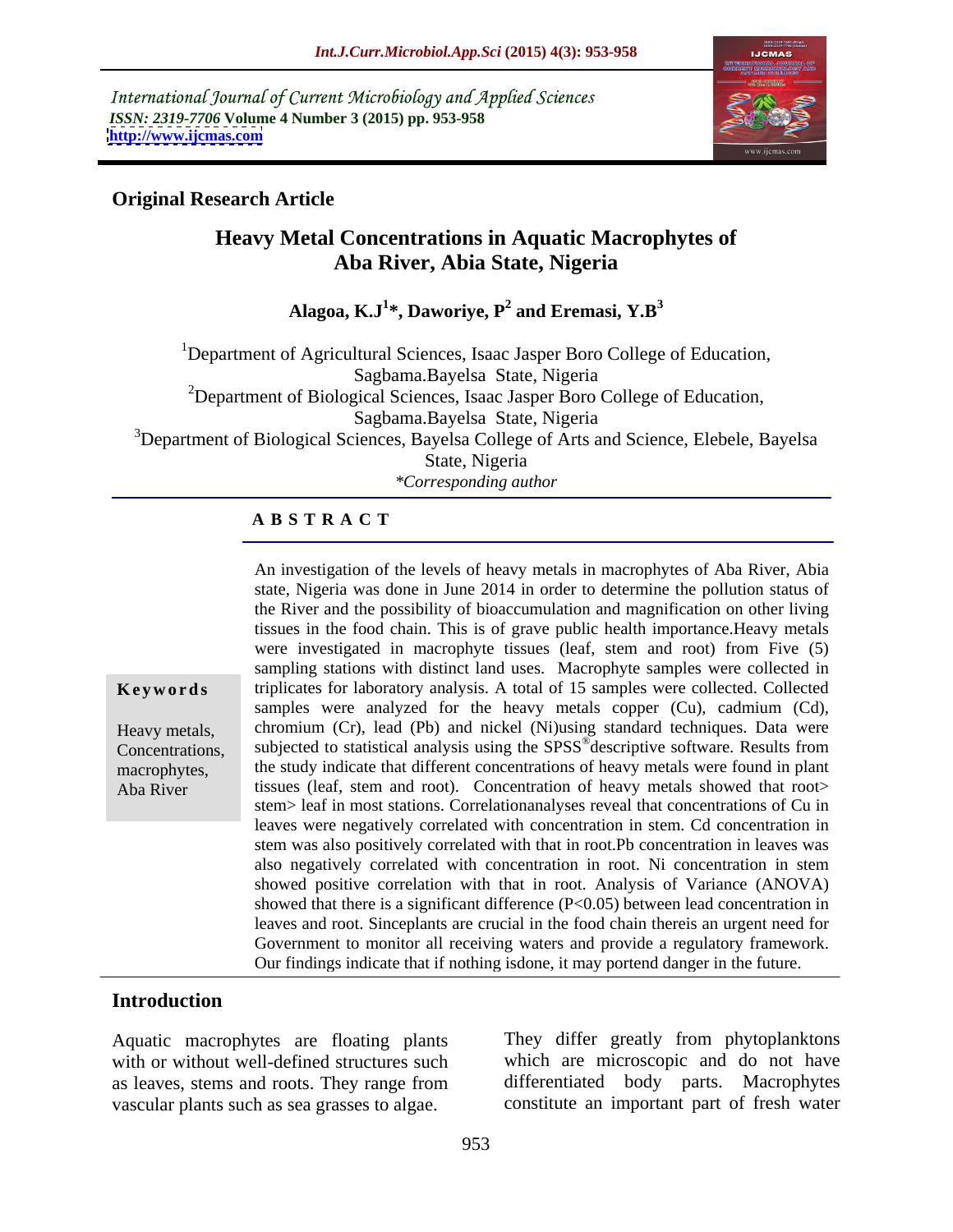They constitute an important part of animal feed especially for water fowls and are **Materials and Methods** recently employed as detoxifiers in water purification plants. Due to their remarkable ability to absorb toxins, their use as animal feed is a growing concern to Macrophyte samples were collected from researchersworldwide. Trace metals each station by simply pulling the plants. constitute some of the most hazardous Samples were labeled according to stations, substances if consumed in quantities above put in transparent polyvinyl chloride (PVC) tolerable limits. Specifically, trace metals plastic bags and then transported to the over-load results in the death of sediment dwelling organisms, fish and produce cancer-like growth along with tumors as a **Laboratory analysis** result of bioaccumulation and bio magnification (Hendricks, et al. 1985). Samples were oven dried and 2.0gm of oven

The tendency for pollutants especially heavy 250ml Erlenmeyer flask and 8ml of metals to bio-magnify in living tissues is a disturbing truth. Aba River situated at the acid and 4ml concentrated sulphuric acid very nerve Centre of the highly added to the sample under a fume hood. commercialized and industrialized city of plants, automobile repair shops, cosmetic houses, abattoirs and detergents find its way

activities into aquatic ecosystems have become the subject of wide spread concern.

This paper is a study of the aquatic of the spectrometer. Each metal wasmacrophytes in the River, as to ascertain the

ecology and are also widely touted and levels of select heavy metals in the plants disliked for their ability to impede smooth and also to see which part of the plant is water navigation. most culpable in absorbing it. This They are also important in providing habitat ensuring stricter control regarding pollution and nursery area for commercially and of our waters and may serve useful purposes recreationally important fish species, and of using macrophytes in the oil industry for provide protection against shoreline erosion. 
<br>
detoxifying waste waters before disposal information will serve both for purposes of into the environment.

## **Materials and Methods**

### **Collection of Samples**

laboratory for analysis.

### **Laboratory analysis**

dried plant specimens was put into a washed Perchloric acid, 50ml concentrated Nitric

Aba in Nigeria, possesses lots of The mixture was heated gently first for15 macrophytes and therefore exposed to this minutes and then heated strongly for 45 threat. Lots of pollutants from chemical minutes. After cooling, 40-50ml of distilled into the River. heated again for a minute and allowed to Heavy metals introduced by human volumetric flask using a Whatman No.42 water was added to the mixture to provide a medium for the metals. The mixture was cool and then filtered into a 100ml Pyrex filter paper.

Exceeding the tolerable limits they become The filtrate was then analyzed for heavy potentially toxic (Pocock, et al, 1994, Koller metals using the Atomic Absorption et al, 2003). Spectrometer (AAS) and readings obtained as electronic red light displays on the front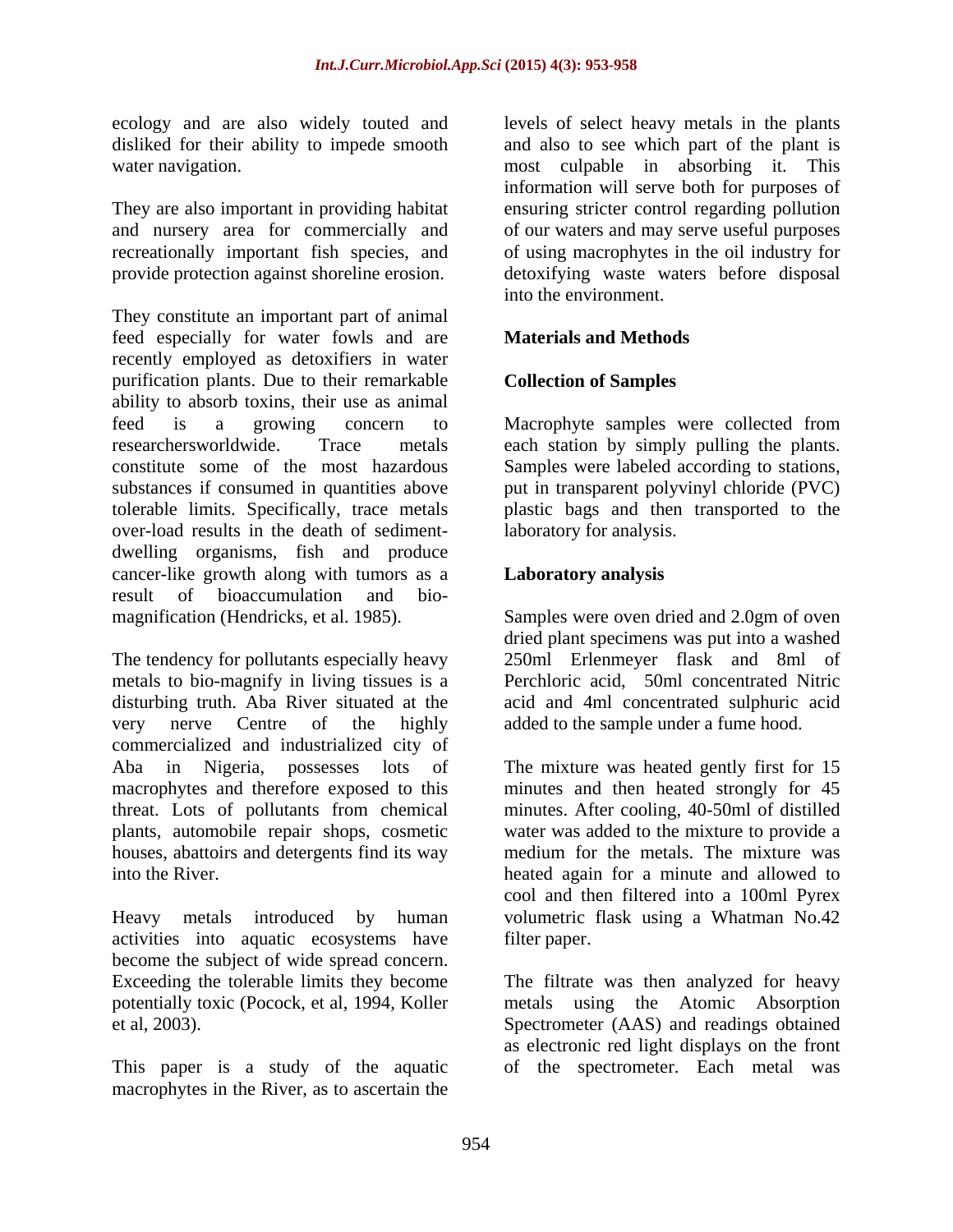detected and differentiated by the degree of containing iron and magnesium; thus the

Arithmetic means and standard deviations 2011). This also explains why the were calculated for all heavy metals in plant concentrations of the metals investigated tissues. Regression analysis was employed using the SPSS<sup>®</sup> tool pack in order to determine the correlation between heavy metals in plant tissues (leaf, stem and root). as Analysis of variance was employed at the 95% confidence level to determine the 95% confidence level to determine the of these metals in organisms even when the degree of significance in interaction of exposure level is low (Ezeronye and Ubalua, heavy metals inmacrophyte tissues between 2005) stations and between macrophyte tissues

The concentrations of the heavy metalsin the different macrophyte tissues are captured in tissues. This low concentration of Cr can be explained by the fact that Cr is considered as

Ni showed low but significant and root of bitter leaf and okro plants bioavailability compared with the metals sampled in the River,despite the favourable activities adjacent to the River. Although Ni is widely available to aquatic ecosystem Uptake of metal ions is an essential part of through a variety of anthropogenic sources plant nutrition although different plant types such as household waste waters and other eact differently to the presence or absence inputs, one reason for this trend may be the of heavy metals. Several heavy metals such fact that a lot of Ni released into the as Cu, Mn, Zn, Fe, and Ni play important environment ends up in soils or sediments roles in enzyme induction and reaction where it is strongly attached to particles

light absorption or penetrance on it. concentration of Ni in the water of rivers **Data analysis Concentration** usually less than 10 parts of tool pack in order to in the stems and leaves.Another reason for and lakes is very low with the average Ni in a billion parts of water (Registry, A,. 2011). This also explains why the had the highest concentrations in root than the significant concentration of Ni may be a result of bio-concentration and magnification, which can lead to toxic levels 2005)

(leaf, stem, and root). Pb levels in Aba River were significantly **Result and Discussion** the urban and industrial waste and high The results for the analysis of Heavy metals (Arah, 1995). The study also observed in macrophytes of Aba River are represented differential rates of absorption of the heavy in Tables 1 4. metals in the different plant tissues. This tables  $3.2 - 3.4$ . The concentrations of all metal, its tendency to bind to particular the heavy metals were appreciable exceptCr materials and on the lipid content and which showed non-detectable values in plant composition of the biological tissues high in all stations. This could be traced to petrol-lead used by vehicles in Nigeria may be due in part to the fact that bioaccumulation in biota is essentially dependent on the chemical effect of the (Bower, 1979).

a metal with low biogeochemical mobility This kind of differential rate of absorption which reduces its availability and toxicity has also been observed in previous studies in potential (Abel, 1989). the Niger Delta of Nigeria.Differential rate of absorption of heavy metals in leaf, stem, exposed to metal polluted soils was observed by Gbaruku and Friday (2007).

membrane function and isozyme activity.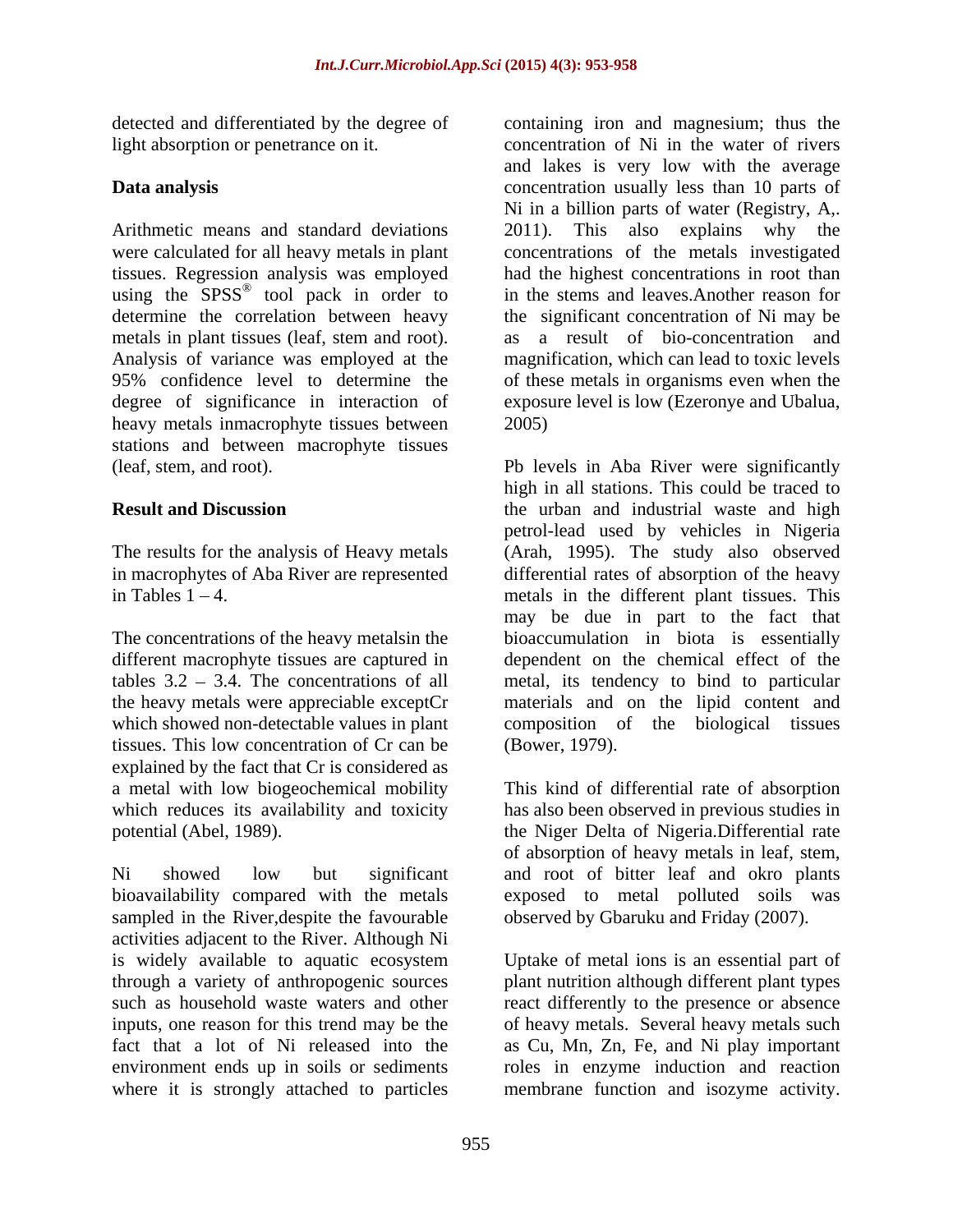The response of Plants to high concentration biological parameters alone without physiological requirement for elevated metal contents in soils (Nedelkoska and Doran,

Plant species and varieties vary in their capacity for heavy metal accumulation. Zinc growth media and vegetable types (Long et al, 2003). Ni et al (2002) observed that Cd greens and celery in shoots and roots varied industrial uses. It will also guide with both different Cd levels and type of shows no fixed trend. As Aba River is made up ofmacrophytes of differential species and varieties, the findings of this work may be in Aba River despite its strategic positioning agreement with the findings of Ni et al, and significance is relatively understudied 2002; Long et al, 2003 which explains the trendless observed. suggested that more research need be done

Investigation of heavy metals contained in aquatic biota is an accepted practice for determining the pollution status and ecosystem integrity of water bodies. In this Finally, it is recommended that in addition study, the approach has been to take a cursory glance at heavy metals in macrophyte tissues (Roots, Stems, and Leaves). However, it is clear that the measurement of chemical, physicaloreven

of metals varies across a broad spectrum considering the temporal and spatial from toxic reaction to tolerance; some plants variations within the system cannot be a are obligate metallophytes with a conclusive index for determining the biological parameters alone without integrity or health of the aquatic ecosystem.

2000). In this study, the presence of heavy metals uptake and accumulation for instance by adjacent to the river. Heavy metals have shoots and roots varied with Zn levels in the been shown to be more abundant in roots concentration (accumulation) in various with decisions regarding the use of plant parts of the Chinese cabbage, winter macrophytes for both animal feed and other vegetable. In this study, the concentration of making and the enactment of land use heavy metals in the different plant tissues ordinances, regarding land use patterns in (leaf, stem and root) across study stations coastal catchments. This study provides that have been shown to be more abundant in the river catchments where there are industrial activities and pollution inducing practices than in stems and leaves tissues. Therefore the findings from this study should help us industrial uses. It will also guide government in the planning, decision impetus for action.

> and scarcely cited in scientific literature. It is on the pollution status of the river so as to create a pool of vital and citableinformation on the river and its catchments.

> to a pollution control regime, a yearly environmental audit be carried out on the river so as to ascertain and monitor its ecological health in time and space.

| <b>Station</b> | ongitude            | ∠atitude                  | Elevation (Ft) | <b>Description/Notable features</b> |
|----------------|---------------------|---------------------------|----------------|-------------------------------------|
|                | $50^{0}06'28.2"$ N  | $70^023'10.9''E$          | 8.0            | Housing quarters (up-stream)        |
|                | $50^{0}06'29.4"N$   | $70^{0}22'10.2''E$        | 20.0           | Industrial/chemical plants.         |
|                | $50^{0}05'30.7''$ N | $70^{0}21'11.0''E$        | 36.0           | Automobile workshop                 |
|                | $50^004'36.9"N$     | $70^020'9.0''E$           | 13.0           | Refuse dump.                        |
|                | $50^{0}03'45.5"$    | 70 <sup>0</sup> 19'9.2''E | 60.0           | Furniture shops (Down-stream)       |

**Table.1** Location of sample stations in Aba River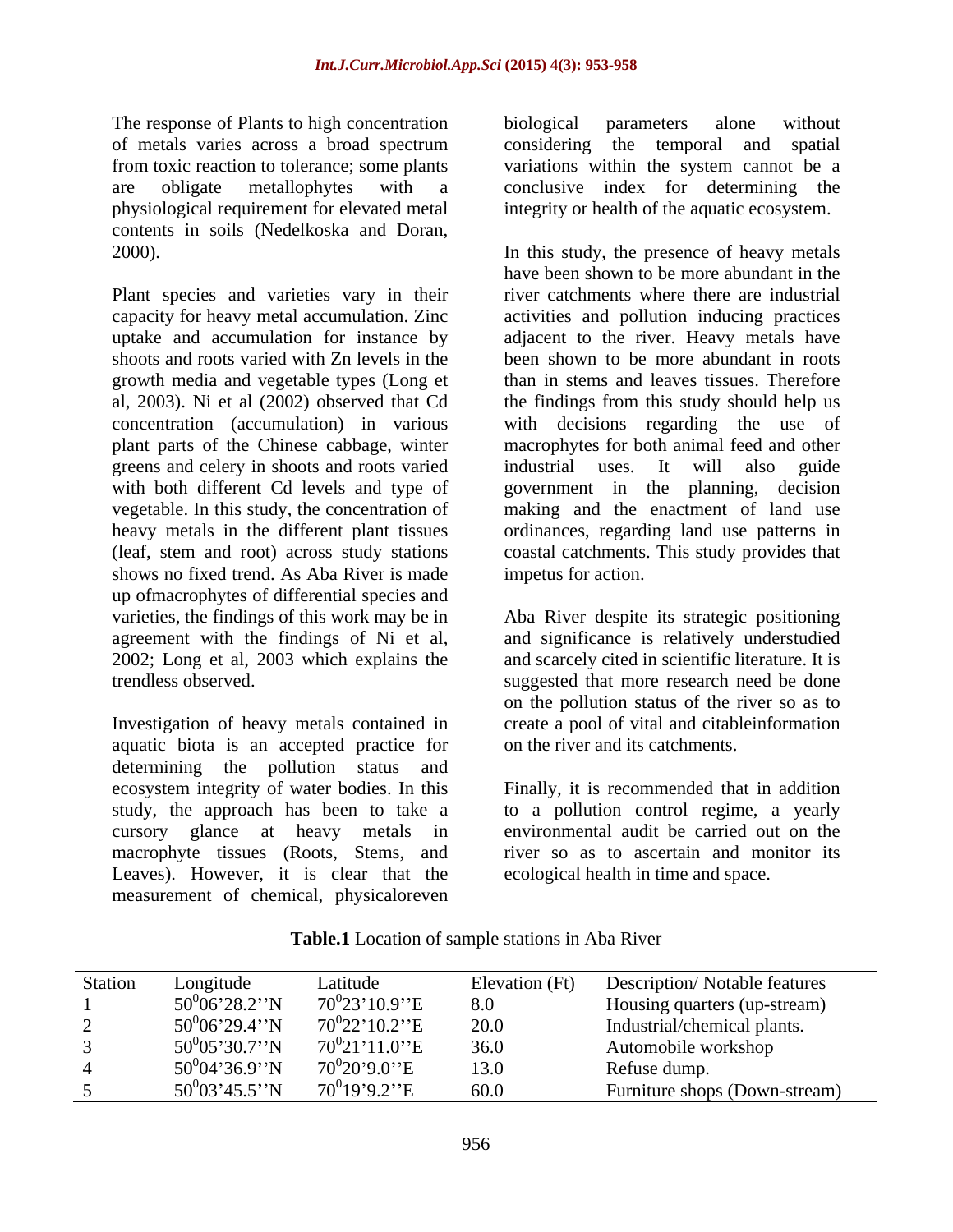| Metals(ug/l) |                 |                             |                       |                     |                           |
|--------------|-----------------|-----------------------------|-----------------------|---------------------|---------------------------|
| Cu           | $7.0^a \pm 1.0$ | $0.3^b \pm 0.06$            | $6.8^{\rm a}$ ±2.0    | $4.7^{\rm c}$ ± 0.6 | ND                        |
| Cd           | $4.6^a \pm 0.5$ | $5.0^{\rm ac}$ ±1.0         | $6.0^b \pm 0.4$       | $5.5^{\circ}$ ± 1.0 | $5.0^{\mathrm{ac}}\pm0.6$ |
| Cr           | ND              | ND                          | ND                    | $\rm ND$            | ND                        |
| Pb           | $7.2^a \pm 0.6$ | $8.0^{\circ}$ ± 1.4         | $8.8^{\rm d} \pm 1.2$ | $6.6^{\circ}$ ± 2.0 | $8.8^d \pm 3.0$           |
| Ni           | $3.5^a \pm 0.9$ | $3.6^{\text{ac}} \pm 0.1.2$ | $3.5.^a \pm 1.7$      | $3.2^b \pm 1.2$     | $38.1^{\circ} \pm 1.0$    |

| $\sim$ $\sim$ $\sim$ $\sim$<br>`Aba .<br>Table<br>Concentration of Hea<br>. Macrophytes $\sim$<br>avv Metal<br>−∪a Kiver<br>n Lear<br>$\cdot$ |  |
|-----------------------------------------------------------------------------------------------------------------------------------------------|--|
|                                                                                                                                               |  |

Mean  $\pm$  SD. SD – Standard Deviation.

Means with the same letter superscripts along the same column are not significantly different. ND - Not detected.

| Metals(ug/l) |                  |                    |                          |                       |                 |
|--------------|------------------|--------------------|--------------------------|-----------------------|-----------------|
| Cu           | $1.2^a \pm 0.2$  | $18.4^b \pm 3.1$   | $1.0^a \pm 0.4$          | $3.5^{\circ}$ ± 0.1   | $1.0^a \pm 1.3$ |
| Cd           | $4.0^a \pm 0.6$  | $6.6^{\circ}$ ±1.0 | $4.2^a \pm 0.8$          | $7.5^{\circ} \pm 1.3$ | $6.0^b \pm 1.0$ |
| Cr           |                  | ND                 | <b>NID</b><br><b>IND</b> | <b>NTIN</b>           | <b>NID</b>      |
| Pb           | $5.0^a \pm 0.8$  | $10.0^b \pm 0.82$  | $6.8^c \pm 1.1$          | $10.8^{\rm d}$ ±2.0   | $9.8^b \pm 1.0$ |
| Ni           | $3.5.^a \pm 1.0$ | $4.3^b \pm 1.2$    | $3.2^{\circ}$ ±1.2       | $3.8^{\rm d}$ ±1.6    | $4.2^b \pm 1.4$ |

**Table.3** Concentration of Heavy Metals in Stem of Aba River

 $Mean \pm SDSD - Standard Deviation.$ 

Means with the same letter superscripts on the same column are not significantly different. ND – Not detected

| Table.<br>Aba River<br>metals in Roots of<br>Concentration of Heavy |  |
|---------------------------------------------------------------------|--|
|                                                                     |  |

| Metals(ug/l) |                                                                                                               |                   |                        |                    |                           |
|--------------|---------------------------------------------------------------------------------------------------------------|-------------------|------------------------|--------------------|---------------------------|
| Cu           | $40.0^a \pm 1.2$                                                                                              | $28.0^b \pm 1.6$  | $3.0^{\circ}$ ± 0.5    | $30.0^b \pm 2.0$   | $11.5^d \pm 1.4$          |
| Cd           | $6.6^a \pm 2.0$                                                                                               | $7.0^b \pm 1.8$   | $5.5^{\circ}$ ± 1.3    | $7.2^b + 0.6$      | $6.6^a \pm 1.0$           |
| cr           |                                                                                                               |                   |                        |                    | $\rm ND$                  |
| Pb           | $13.0^a \pm 3.0$                                                                                              | $12.0^b \pm 1.0$  | $8.8^{\circ}$ ± 2.0    | $13.2^a \pm 3.0$   | $11.8^{\circ}$ ±1.2       |
| Ni           | $4.50^a \pm 1.0$                                                                                              | $5.0.0^b \pm 1.3$ | $3.80^{\circ} \pm 1.1$ | $4.0^{\circ}$ ±1.6 | $5.50^{\text{d}} \pm 1.4$ |
|              | 2008년 - 대한민국의 대한민국의 대한민국의 대한민국의 대한민국의 대한민국의 대한민국의 대한민국의 대한민국의 대한민국의 대한민국의 대한민국의 대한민국의 대한민국의 대한민국의 대한민국의 대한민국의 |                   |                        |                    |                           |

Mean  $\pm$  SD. SD – Standard Deviation.

Means with the same letter superscripts on the same column are not significantly different.

ND - Not Detected.

- Abel, P. D (1989) water pollution Biology, Ezeronye, O.U. and Ubalua, A,O (2005)
- Arah, R.O.  $(1995)$  Lead free gasoline in
- Bower, H. J (1979) Heavy metals in

**References** Spring. New York; environ spring. New York; environ SciTechnol, 13, 683 – 689.

- Chichester, Ellis Horwood. Studies on the effect of abattoir and Nigeria by the year 2000; metals and microbial quality of Aba Proceedings of the 1985 seminar on River in Nigeria. African journal of Petroleum Industry and the Nigerian Biotechnology, vol.4 (3) pp 266-272. industrial effluents on the heavy
- Environment.Pp339-346. Gbaruko, B C; Friday, O. U (2007) Bio sediments of foundary covers cold some fauna and flora Int. J. Environ accumulation of heavy metals in Sci. Tech. 4 (2) 197 – 202